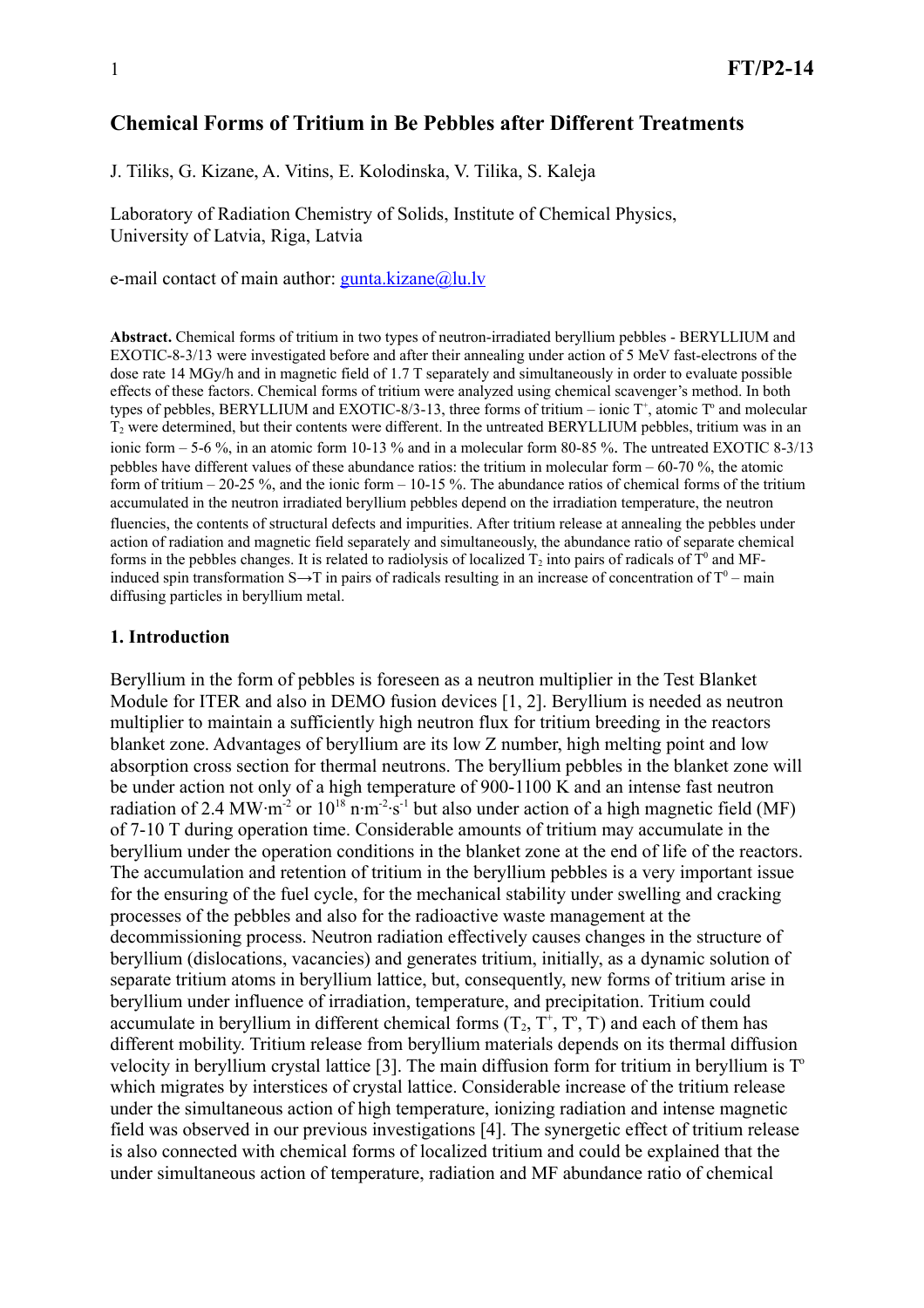forms of tritium changes and MF causes the spin transformation in pairs of radicals  $T^0 \cdots T^0$ . Such transformation reduces recombination of atomic tritium into molecular tritium. In order to understand the features of tritium release from the pebbles under the operational conditions, it is very important to know chemical forms of the localized tritium as they have different mechanisms of diffusion. This paper focuses both on the previous and latest results achieved on analysis of chemical forms of tritium in two types of neutron-irradiated beryllium pebbles - EXOTIC-8-3/13 and BERYLLIUM before and after their treatment under different conditions.

# **2. Experimental**

# **2.1. Materials investigated**

Both the types of pebbles were irradiated in the High Flux Reactor, Petten, the Netherlands with fast fission neutrons. Pebbles were manufactured by Brush Wellman by the following methods: the BERYLLIUM pebbles – by the fluoride reduction process, while the EXOTIC 8-3/13 pebbles – by the inert gas atomization method. Both the types of pebbles have the same range of the grain size 40-200 um, but they have different size and content of impurities. The BERYLIUM pebbles have diameters of 1.6-2.1 mm; contain 3125 ppm BeO, 1200 ppm Mg. The EXOTIC 8-3/13 pebbles have size of 0.1-0.2 mm; contain 3400 ppm BeO, 28 ppm Mg. The irradiation conditions also were different. The BERYLIUM pebbles were irradiated only for 97.4 days with the fluence 1.24  $10^{25}$  n m<sup>-2</sup> at 780 K, while EXOTIC 8-3/13 – 449.8 days with the fluence 2.70  $10^{25}$  n m<sup>-2</sup> at temperature 800-900K, the energy of fission neutrons larger than 0.1 MeV [3]. The total activity of tritium in 1 g of beryllium is not uniform (in the BERYLLIUM pebbles  $-0.6 - 1.5$  GBq  $g^{-1}$ , in the EXOTIC-8-3/13 pebbles  $-$  2-9 MBq  $g^{-1}$ ). The EXOTIC8-3/13 pebbles contained also some coarse agglomerates of the pebbles with larger content of tritium - 10-19 MBq/g. This non-uniformity could be explained by different content of tritium and impurities in Be pebbles caused by different temperatures and neutron fluxes of separate pebbles.

## **2.2. Treatment of samples at thermo-annealing**

Annealing of the pebbles was performed in a special radiation thermo magnetic rig based on a linear electron accelerator [4] under action of temperature, radiation (irradiation with fast electrons 5MeV, dose rate  $14 \text{ MGy.h}^{-1}$ ), magnetic field (1.7 T) separately or simultaneously. Annealing of Be pebbles within 3-13 mg was performed in a continuous flow of the purge gas He  $+$  0.1 % H<sub>2</sub>. The Be pebbles were annealed at a temperature ramp of 5 K/min to 553K. 773K, 1073K or 1123K and then at a given constant temperature from 0.5-3 h with or without magnetic field 1.7-2.35 T. The tritium released was measured continuously with a gas flowthrough proportional meter TEM 2102A with a detector DDH 32 of the operating volume 300 cm 3 .

## **2.3. Determination of chemical forms of tritium in beryllium pebbles with chemical scavenger method**

The chemical forms of tritium were analyzed using a chemical scavenger (dissolution) method. This method does not change the content of chemically active particles in a solid matrix since at the dissolution process the particles transfer into a dissolution layer and reacts with a scavenger. The dissolution of samples was performed in a special setup [4]. In order to determine the total tritium in the gaseous phase  $(T_2, T^{\circ})$  and in the liquid phase  $(T^{\circ})$ , the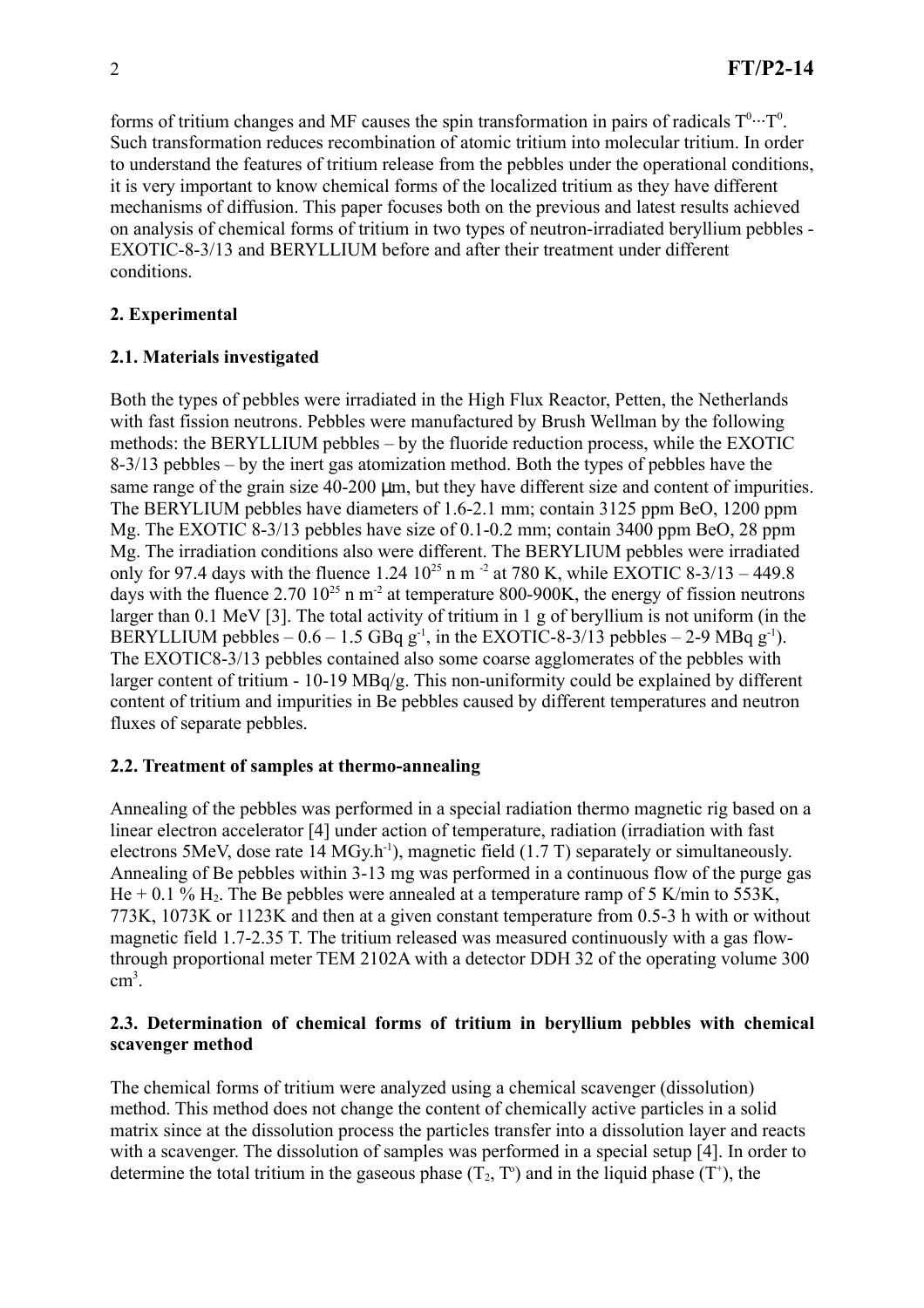pebbles were dissolved in 2 M sulphuric acid. The  $T_2$  and  $T<sup>o</sup>$  localized in Be pebbles transfers as  $T_2$ +HT in gaseous phase, but tritium in ionic stays in liquid phase.

Dissolution of sample of beryllium in the presence of the scavenger of  $T<sup>o</sup>$  was used in order to determine the chemical forms  $T<sup>o</sup>$  and  $T<sub>2</sub>$  separately. Chemically active particles of atomic tritium  $T<sup>o</sup>$  were determined by dissolution of the pebbles in 2 M sulphuric acid with 0.5 M sodium dichromate. In such solvent, 90% of the T localized in Be transform into T<sup>+</sup> and 10 % into HT [4]. The content of chemical forms of tritium  $(T_2, T^2, T^4)$  in the beryllium pebbles was calculated from the tritium activities in gaseous and liquid phase respectively [4]. Beryllium pebbles from BERYLLIUM irradiation experiment were investigated as separate

pebble (2-4 mg) in each experiment while in the case of EXOTIC8-3/13 numerous pebbles were used. Tritium in the gaseous phase was detected with a proportional gas flow detector. Tritium in liquid phase was detected using a liquid scintillation method. The solution with tritium was distilled in order to prevent the influence of radiochemical impurities of Co-60, Zn-65 etc.

### **3. Results and discussion**

In order to understand the features of tritium release from the pebbles under the operational conditions, it is very important to know chemical forms of the localized tritium as they have different mechanisms of diffusion.

In both the types of pebbles, BERYLLIUM and EXOTIC-8/3-13, the three forms of tritium – ionic  $T^*$ , atomic  $T^*$  and molecular  $T_2$  were determined, but their contents were different. In the untreated BERYLLIUM pebbles, tritium was in an ionic form  $-5-6\%$ , in an atomic form 10-13 % and in a molecular form 80-85 % [5]. The untreated EXOTIC 8-3/13 pebbles have different values of these abundance ratios: the tritium in molecular form  $-60-70$  %, the atomic form of tritium  $-20-25\%$ , and the ionic form  $-10-15\%$  (*see FIG. 1.*). A larger abundance ratio of the ionic form of tritium in the EXOTIC 8-3/13 could be explained by the fact that a larger amount of beryllium oxide is present in the pebbles. A larger ratio of atomic tritium in the EXOTIC 8-3/13 pebbles could be related to the differences in the irradiation conditions and the different surface to volume ratio of both the types of pebbles.



*FIG. 1. Chemical forms of tritium for untreated pebbles: a- BERYLLIUM, b- EXOTIC8-3/13*

In this study, the pebbles were investigated a relatively long time after their irradiation in the BERYLLIUM (1994) and EXOTIC 8-3/13 (2000) experiments, but nevertheless the results obtained allow us to conclude that the abundance ratios of the chemical forms of the tritium accumulated in the neutron irradiated beryllium pebbles depend on the irradiation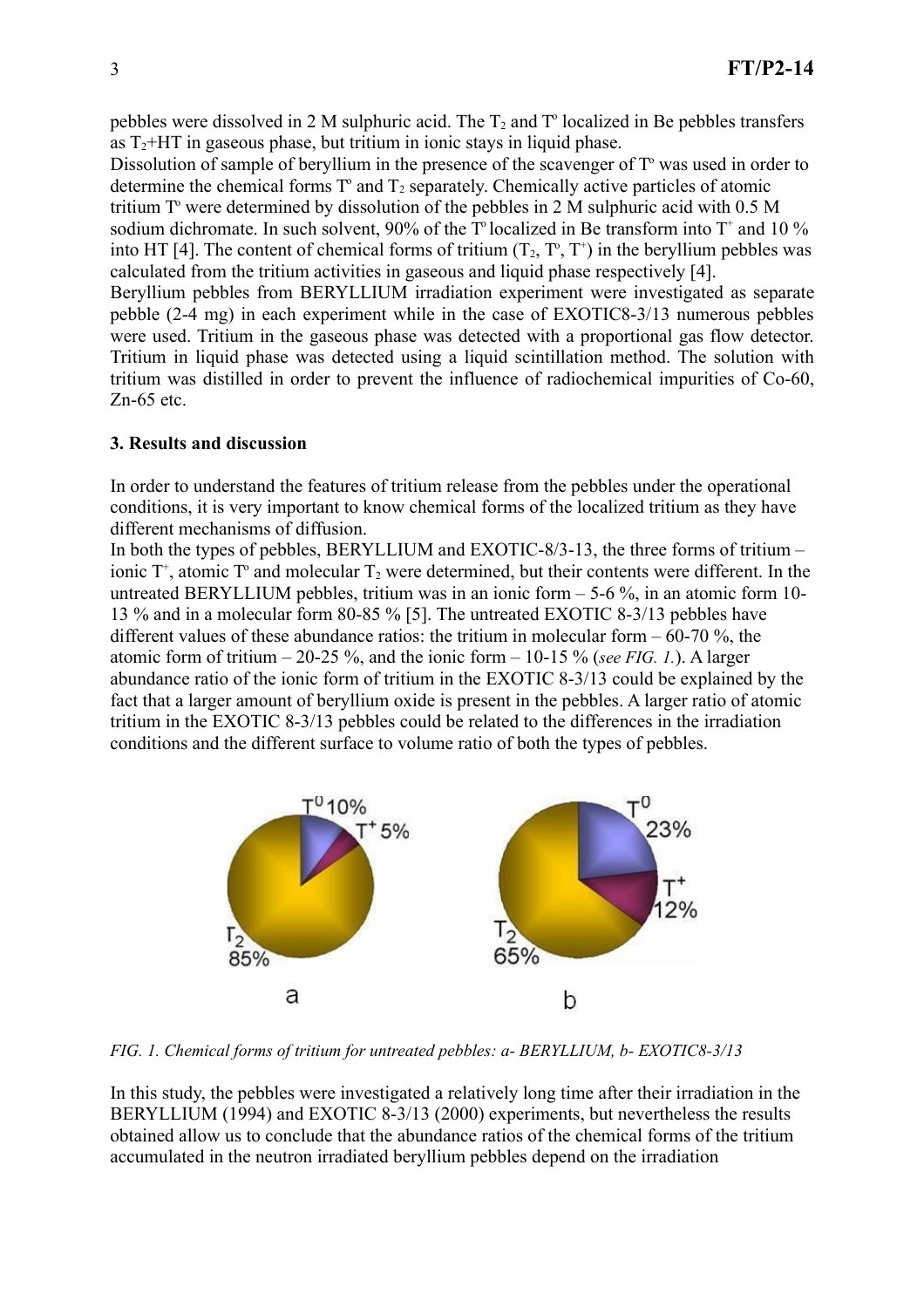circumstances - temperature, the neutron fluence and the contents of structural defects and impurities (see Section 2.1.).

After tritium release at annealing the pebbles under action of radiation and magnetic field separately and simultaneously, the abundance ratio of separate chemical forms in the pebbles changes.

In the presence of radiation and magnetic field, at annealing of the EXOTIC 8-3/13 pebbles at relatively low temperature 553K for 3h, 20-29 % of the localised tritium was released, in the presence of ionizing radiation of fast electrons, up to 20 % of tritium was released, but at temperature only 10-15%. After such treatment in the presence of magnetic field and radiation, the abundances of the chemical forms of the residual tritium had the following values - the amount of molecular tritium in the pebbles decreased to 30-35 %, the atomic tritium to 20-30 %, but the amount of tritium in the ionic form did not change in comparison with initial amount of tritium. At such low thermo-annealing temperature 553K the amount of residual molecular tritium did not change and release only of atomic tritium was observed (*see FIG. 2.*). In the case of thermo-annealing under action of radiation (R, T) we can observe that the fast electron radiation in experiments can cause radiolysis of part of  $T_2$  in bubbles  $(T_2 \rightarrow T^*+T^0)$ , but temperature is too low for more considerable release of tritium. In the case of tritium thermo-annealing under action of all three factors simultaneously (R, MF, T) residual amount of molecular tritium reduces much more because the magnetic field can cause spin transformation  $(S \rightarrow T)$  of a pair of radicals generated by radiolysis; the efficiency of recombination decreases and diffusion of tritium in form of atomic tritium T<sup>o</sup> increases.



*FIG. 2. Chemical forms of tritium in EXOTIC8-3/13 beryllium pebbles after treatment - 1) R, MF, Tradiation, magnetic field and temperature; 2) R, T –radiation and temperature; 3) only at temperature T 553 K and 4)initial - without treatment. Radiation – accelerated 5 MeV electrons 14 MGy.h-1 , MF-1.7 T, temperature 553 K, time - 3 h.*